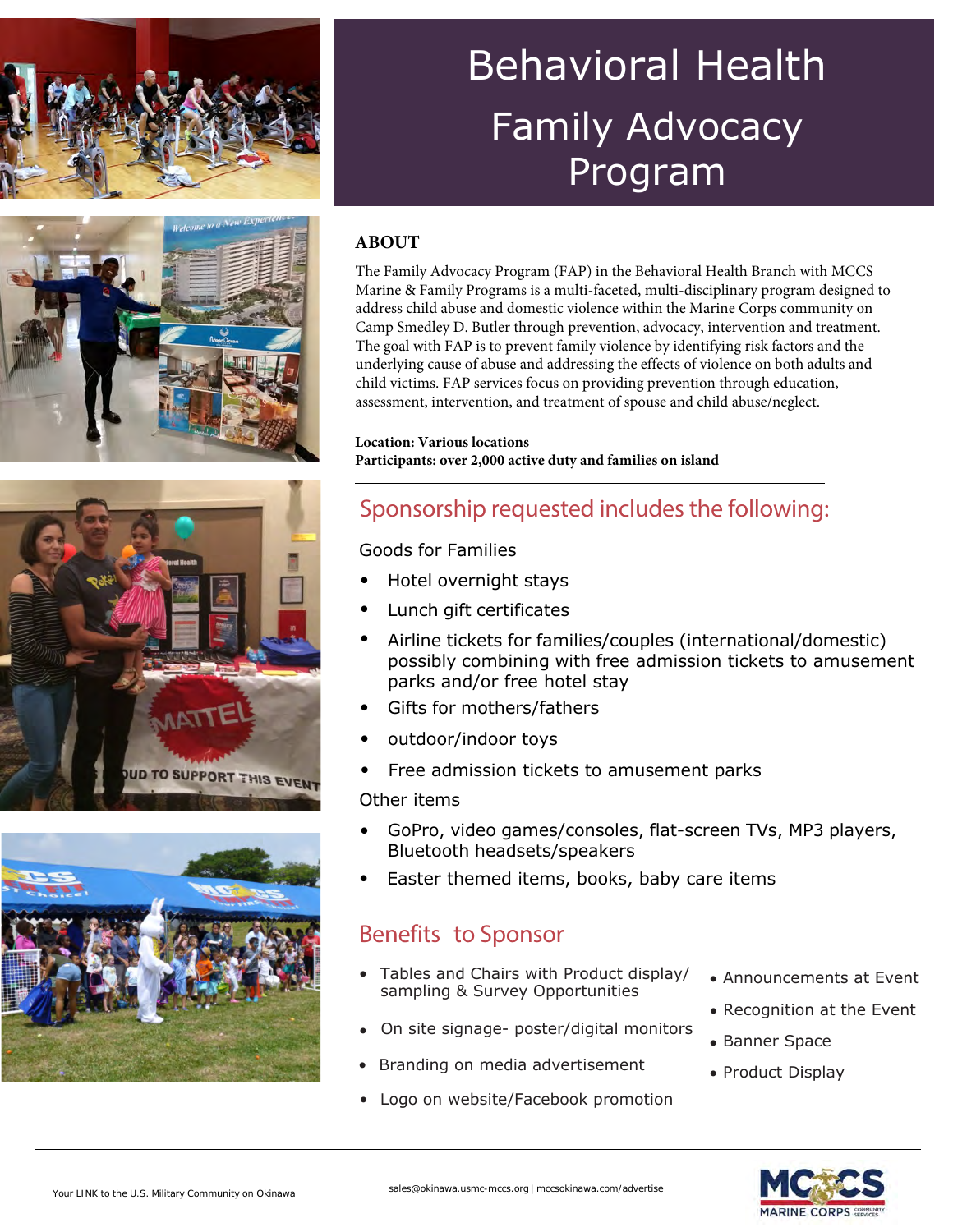## Behavioral Health Family Advocacy Program Child Abuse Prevention Month Events



## Backyard Egg Hunt

4,000 eggs will be placed in a widely open grass field for "hunting". Providing resource tables by MCCS facilities.

Date: April Location: Camp Foster

Participants: 500

## Golden Ticket

Win a special prize by answering a quiz with a spin wheel at the Family fun night events

Date: April Location: Surfside | Ocean Breaze | Tengan Castle

Participants: 300





## Ages & Stages

Over 20 resource tables from MCCS activities and other military branches from Island-wide. Providing various parent education tables. Also lots of fun for the whole family.

Date: April Location: Camp Foster Community Center

Participants: 600